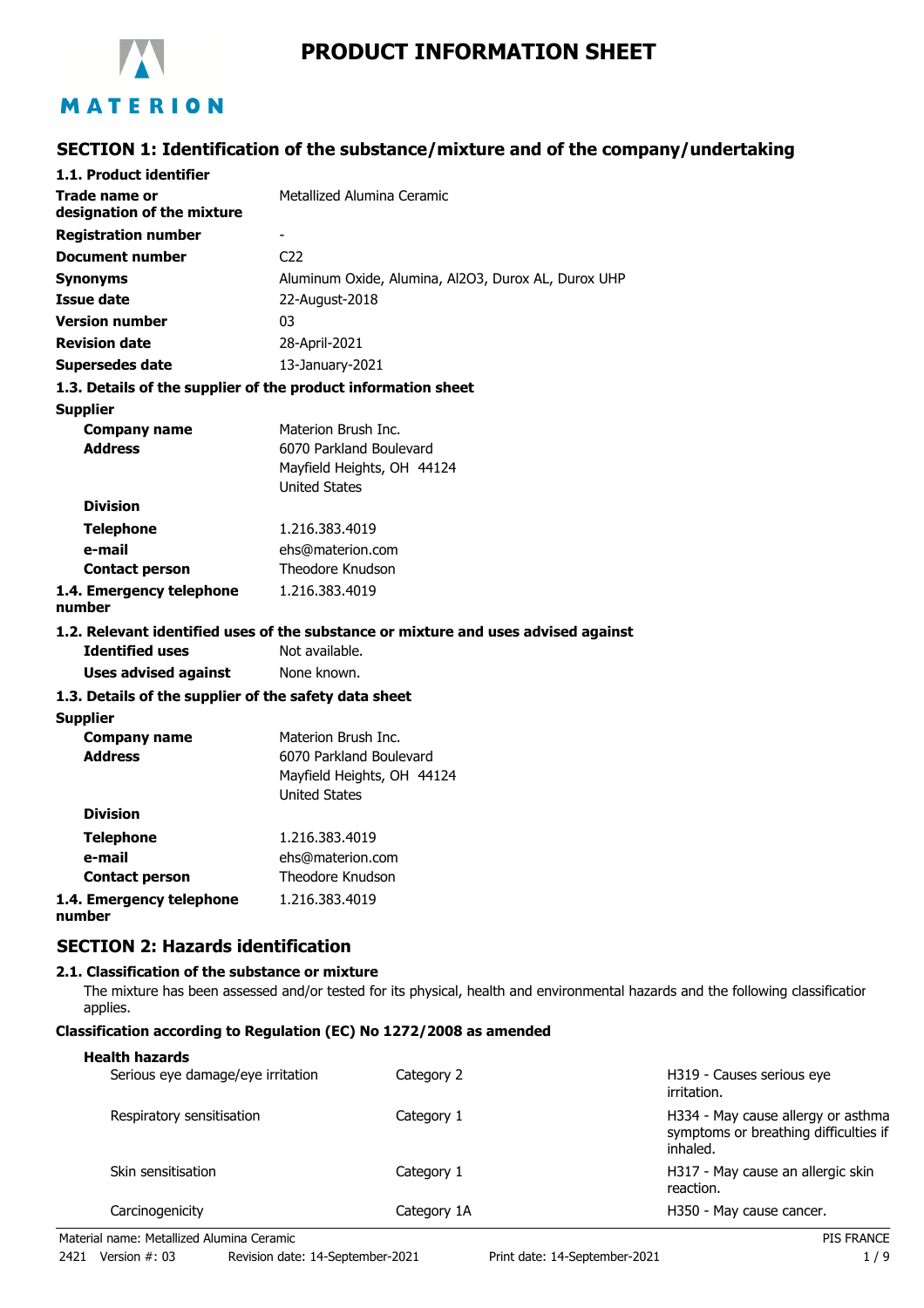|             | Reproductive toxicity                                                                              |                                                                                          | Category 2                                                                                                                                                                                                                                                                                                                                                                           | H361 - Suspected of damaging<br>fertility or the unborn child.                  |
|-------------|----------------------------------------------------------------------------------------------------|------------------------------------------------------------------------------------------|--------------------------------------------------------------------------------------------------------------------------------------------------------------------------------------------------------------------------------------------------------------------------------------------------------------------------------------------------------------------------------------|---------------------------------------------------------------------------------|
|             | Specific target organ toxicity - single exposureCategory 3 respiratory tract irritation            |                                                                                          |                                                                                                                                                                                                                                                                                                                                                                                      | H335 - May cause respiratory<br>irritation.                                     |
|             | Specific target organ toxicity - repeated<br>exposure                                              |                                                                                          | Category 2 (Respiratory system)                                                                                                                                                                                                                                                                                                                                                      | H373 - May cause damage to<br>organs through prolonged or<br>repeated exposure. |
|             | <b>Hazard summary</b>                                                                              | effects.                                                                                 | May cause damage to organs through prolonged or repeated exposure. May cause cancer. May<br>cause an allergic skin reaction. Possible reproductive hazard. Prolonged exposure may cause<br>chronic effects. Occupational exposure to the substance or mixture may cause adverse health                                                                                               |                                                                                 |
|             | 2.2. Label elements                                                                                |                                                                                          |                                                                                                                                                                                                                                                                                                                                                                                      |                                                                                 |
|             | Label according to Regulation (EC) No. 1272/2008 as amended                                        |                                                                                          |                                                                                                                                                                                                                                                                                                                                                                                      |                                                                                 |
|             | <b>Contains:</b>                                                                                   | Titanium, Tungsten                                                                       | Aluminium oxide, Gold, Molybdenum, NICKEL POWDER; [PARTICLE DIAMETER < 1MM], Silica,                                                                                                                                                                                                                                                                                                 |                                                                                 |
|             | <b>Hazard pictograms</b>                                                                           |                                                                                          |                                                                                                                                                                                                                                                                                                                                                                                      |                                                                                 |
|             | <b>Signal word</b>                                                                                 | Danger                                                                                   |                                                                                                                                                                                                                                                                                                                                                                                      |                                                                                 |
|             | <b>Hazard statements</b>                                                                           |                                                                                          |                                                                                                                                                                                                                                                                                                                                                                                      |                                                                                 |
|             | H317<br>H319<br>H334<br>H335<br>H350<br>H361<br>H373<br><b>Precautionary statements</b>            | Causes serious eye irritation.<br>May cause respiratory irritation.<br>May cause cancer. | May cause an allergic skin reaction.<br>May cause allergy or asthma symptoms or breathing difficulties if inhaled.<br>Suspected of damaging fertility or the unborn child.<br>May cause damage to organs through prolonged or repeated exposure.                                                                                                                                     |                                                                                 |
|             | <b>Prevention</b>                                                                                  |                                                                                          |                                                                                                                                                                                                                                                                                                                                                                                      |                                                                                 |
|             | P201<br>P202<br>P260<br>P272<br>P280<br>P284                                                       | Wear respiratory protection.                                                             | Obtain special instructions before use.<br>Do not handle until all safety precautions have been read and understood.<br>Do not breathe dust/fume/gas/mist/vapours/spray.<br>Contaminated work clothing should not be allowed out of the workplace.<br>Wear protective gloves/protective clothing/eye protection/face protection.                                                     |                                                                                 |
|             | <b>Response</b>                                                                                    |                                                                                          |                                                                                                                                                                                                                                                                                                                                                                                      |                                                                                 |
|             | $P302 + P352$<br>$P304 + P340$<br>$P308 + P313$<br>$P333 + P313$<br>$P342 + P311$<br>$P362 + P364$ |                                                                                          | IF ON SKIN: Wash with plenty of water.<br>IF INHALED: Remove person to fresh air and keep comfortable for breathing.<br>IF exposed or concerned: Get medical advice/attention.<br>If skin irritation or rash occurs: Get medical advice/attention.<br>If experiencing respiratory symptoms: Call a poison centre/doctor.<br>Take off contaminated clothing and wash it before reuse. |                                                                                 |
|             | <b>Storage</b>                                                                                     |                                                                                          |                                                                                                                                                                                                                                                                                                                                                                                      |                                                                                 |
|             | P405                                                                                               | Store locked up.                                                                         |                                                                                                                                                                                                                                                                                                                                                                                      |                                                                                 |
|             | <b>Disposal</b>                                                                                    |                                                                                          |                                                                                                                                                                                                                                                                                                                                                                                      |                                                                                 |
|             | P501                                                                                               |                                                                                          | Dispose of contents/container in accordance with local/regional/national/international regulations.                                                                                                                                                                                                                                                                                  |                                                                                 |
| information | <b>Supplemental label</b>                                                                          |                                                                                          | For further information, please contact the Product Stewardship Department at +1.216.383.4019.                                                                                                                                                                                                                                                                                       |                                                                                 |
|             | 2.3. Other hazards                                                                                 |                                                                                          | Not a PBT or vPvB substance or mixture.                                                                                                                                                                                                                                                                                                                                              |                                                                                 |
|             | <b>SECTION 3: Composition/information on ingredients</b>                                           |                                                                                          |                                                                                                                                                                                                                                                                                                                                                                                      |                                                                                 |

# **3.2. Mixtures**

| <b>General information</b><br><b>Chemical name</b> | %         | No.                    | CAS-No. / EC REACH Registration No. Index No. |   | <b>Notes</b> |
|----------------------------------------------------|-----------|------------------------|-----------------------------------------------|---|--------------|
| Aluminium oxide                                    | $80 - 95$ | 1344-28-1<br>215-691-6 | $\overline{\phantom{0}}$                      | - |              |

**Classification:** -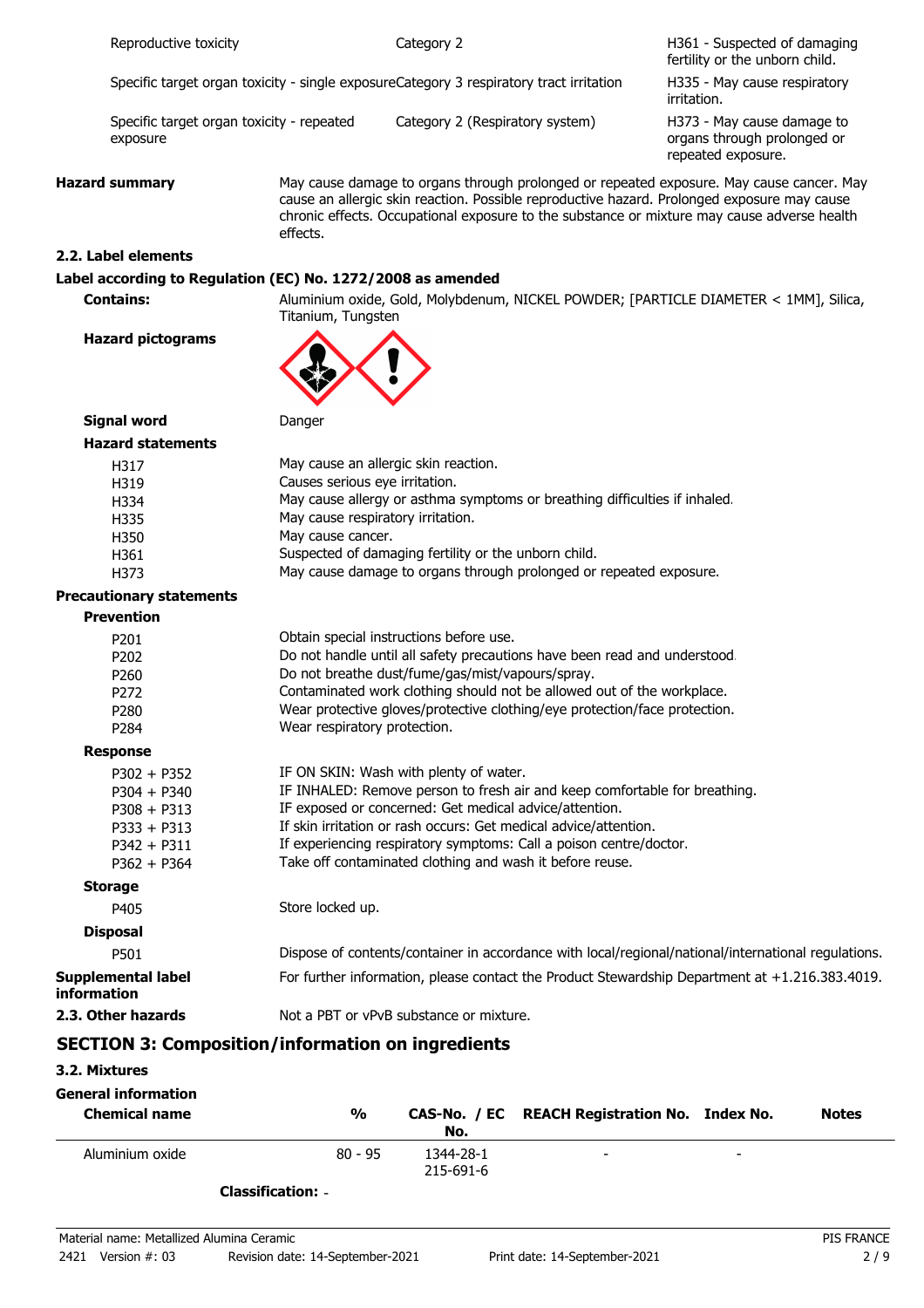| <b>Chemical name</b>                        |                               | $\frac{1}{2}$ | No.                     | CAS-No. / EC REACH Registration No. Index No.                                       | <b>Notes</b> |
|---------------------------------------------|-------------------------------|---------------|-------------------------|-------------------------------------------------------------------------------------|--------------|
| Molybdenum                                  |                               | $0 - 10$      | 7439-98-7<br>231-107-2  |                                                                                     |              |
|                                             | <b>Classification: -</b>      |               |                         |                                                                                     |              |
| NICKEL POWDER; [PARTICLE<br>DIAMETER < 1MM] |                               | $0 - 10$      | 7440-02-0<br>231-111-4  | 01-2119438727-29-0049 028-002-00-7                                                  |              |
|                                             |                               |               |                         | Classification: Skin Sens. 1; H317, STOT SE 3; H335, Carc. 2; H351, STOT RE 2; H373 | 7, S         |
| Silica                                      |                               | $0 - 4$       | 14808-60-7<br>238-878-4 |                                                                                     | #            |
|                                             | Classification: Carc. 1A;H350 |               |                         |                                                                                     |              |
| Manganese                                   |                               | $0 - 2$       | 7439-96-5<br>231-105-1  |                                                                                     | #            |
|                                             | <b>Classification: -</b>      |               |                         |                                                                                     |              |
| Titanium                                    |                               | $0 - 2$       | 7440-32-6<br>231-142-3  |                                                                                     |              |
|                                             | <b>Classification: -</b>      |               |                         |                                                                                     |              |
| Tungsten                                    |                               | $0 - 2$       | 7440-33-7<br>231-143-9  |                                                                                     |              |
|                                             | <b>Classification: -</b>      |               |                         |                                                                                     |              |
| Gold                                        |                               | $0 - 1$       | 7440-57-5<br>231-165-9  |                                                                                     |              |
|                                             | <b>Classification: -</b>      |               |                         |                                                                                     |              |

# **List of abbreviations and symbols that may be used above**

#: This substance has been assigned Union workplace exposure limit(s).

# **SECTION 4: First aid measures**

| <b>General information</b>                                                               | If exposed or concerned: get medical attention/advice. IF exposed or concerned: Get medical<br>advice/attention. If you feel unwell, seek medical advice (show the label where possible). Ensure<br>that medical personnel are aware of the material(s) involved, and take precautions to protect<br>themselves. Wash contaminated clothing before reuse. |
|------------------------------------------------------------------------------------------|-----------------------------------------------------------------------------------------------------------------------------------------------------------------------------------------------------------------------------------------------------------------------------------------------------------------------------------------------------------|
| 4.1. Description of first aid measures                                                   |                                                                                                                                                                                                                                                                                                                                                           |
| <b>Inhalation</b>                                                                        | Move to fresh air. Call a physician if symptoms develop or persist.                                                                                                                                                                                                                                                                                       |
| <b>Skin contact</b>                                                                      | Remove contaminated clothing immediately and wash skin with soap and water. In case of eczema<br>or other skin disorders: Seek medical attention and take along these instructions.                                                                                                                                                                       |
| Eye contact                                                                              | Rinse with water. Get medical attention if irritation develops and persists.                                                                                                                                                                                                                                                                              |
| <b>Ingestion</b>                                                                         | Rinse mouth. Get medical attention if symptoms occur.                                                                                                                                                                                                                                                                                                     |
| 4.2. Most important<br>symptoms and effects, both<br>acute and delayed                   | May cause an allergic skin reaction. Dermatitis. Rash. Prolonged exposure may cause chronic<br>effects.                                                                                                                                                                                                                                                   |
| 4.3. Indication of any<br>immediate medical attention<br>and special treatment<br>needed | Provide general supportive measures and treat symptomatically. Keep victim under observation.<br>Symptoms may be delayed.                                                                                                                                                                                                                                 |
| <b>SECTION 5: Firefighting measures</b>                                                  |                                                                                                                                                                                                                                                                                                                                                           |
| <b>General fire hazards</b>                                                              | No unusual fire or explosion hazards noted.                                                                                                                                                                                                                                                                                                               |
| 5.1. Extinguishing media<br>Suitable extinguishing<br>media                              | Water fog. Foam. Dry chemical powder. Dry sand. Carbon dioxide (CO2).                                                                                                                                                                                                                                                                                     |
| <b>Unsuitable extinguishing</b><br>media                                                 | Do not use water jet as an extinguisher, as this will spread the fire. Carbon dioxide (CO2).                                                                                                                                                                                                                                                              |
| 5.2. Special hazards arising<br>from the substance or<br>mixture                         | During fire, gases hazardous to health may be formed.                                                                                                                                                                                                                                                                                                     |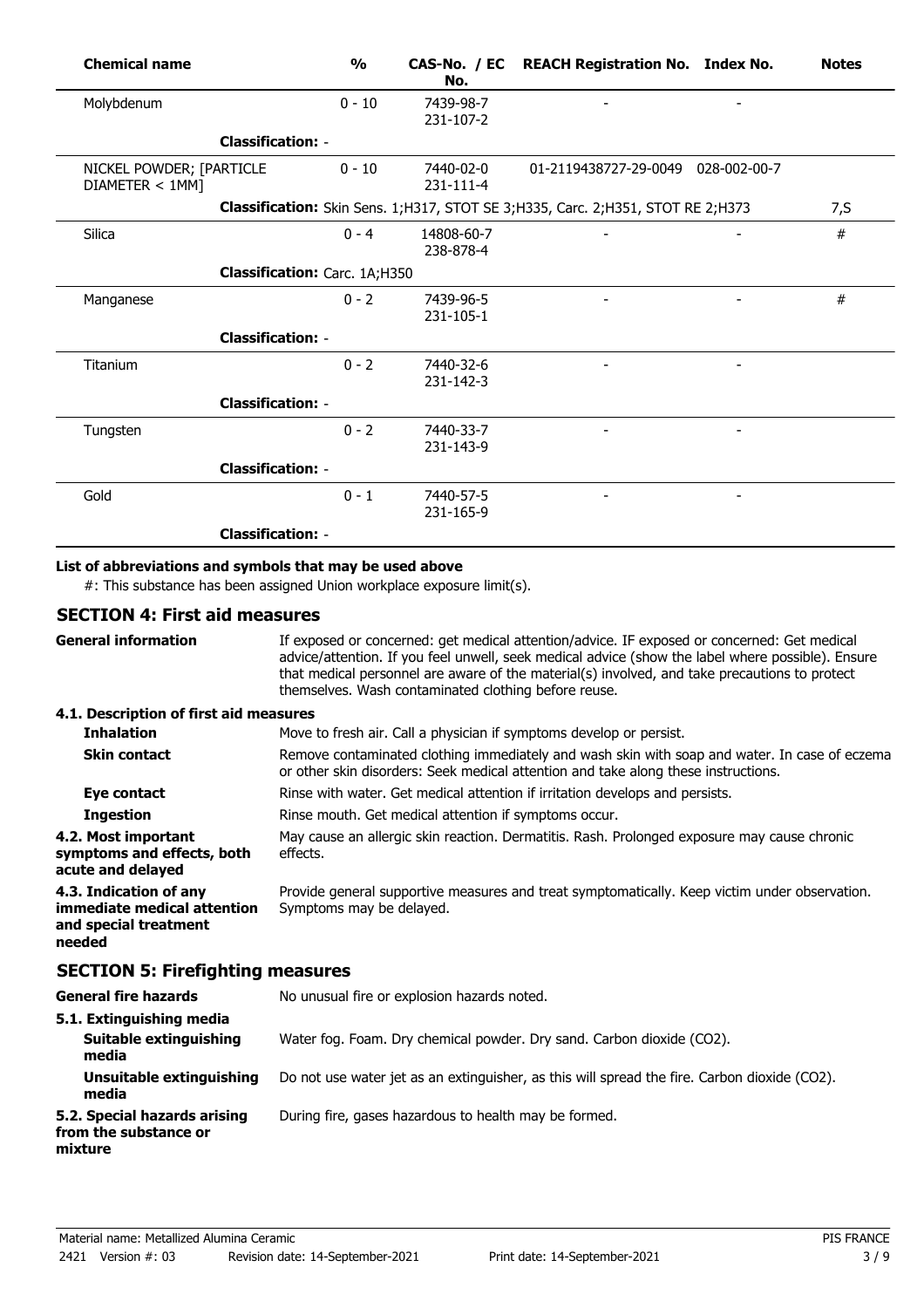| 5.3. Advice for firefighters<br><b>Special protective</b><br>equipment for<br>firefighters | Self-contained breathing apparatus and full protective clothing must be worn in case of fire. |
|--------------------------------------------------------------------------------------------|-----------------------------------------------------------------------------------------------|
| <b>Special firefighting</b><br>procedures                                                  | Move containers from fire area if you can do so without risk.                                 |
| <b>Specific methods</b>                                                                    | Use standard firefighting procedures and consider the hazards of other involved materials.    |

# **SECTION 6: Accidental release measures**

### **6.1. Personal precautions, protective equipment and emergency procedures**

| For non-emergency<br>personnel                               | Keep unnecessary personnel away. Keep people away from and upwind of spill/leak. Do not touch<br>damaged containers or spilled material unless wearing appropriate protective clothing. Ensure<br>adequate ventilation. Local authorities should be advised if significant spillages cannot be<br>contained. |
|--------------------------------------------------------------|--------------------------------------------------------------------------------------------------------------------------------------------------------------------------------------------------------------------------------------------------------------------------------------------------------------|
| For emergency<br>responders                                  | Keep unnecessary personnel away.                                                                                                                                                                                                                                                                             |
| 6.2. Environmental<br>precautions                            | Avoid discharge into drains, water courses or onto the ground.                                                                                                                                                                                                                                               |
| 6.3. Methods and material for<br>containment and cleaning up | Put material in suitable, covered, labeled containers.                                                                                                                                                                                                                                                       |
| 6.4. Reference to other<br>sections                          | Not available.                                                                                                                                                                                                                                                                                               |

# **SECTION 7: Handling and storage**

| 7.1. Precautions for safe<br>handling                                          | Obtain special instructions before use. Do not handle until all safety precautions have been read<br>and understood. Keep formation of airborne dusts to a minimum. Do not breathe dust. Avoid<br>contact with eyes, skin, and clothing. Avoid prolonged exposure. Pregnant or breastfeeding women<br>must not handle this product. Should be handled in closed systems, if possible. Provide adequate<br>ventilation. Wear appropriate personal protective equipment. Observe good industrial hygiene<br>practices. |
|--------------------------------------------------------------------------------|----------------------------------------------------------------------------------------------------------------------------------------------------------------------------------------------------------------------------------------------------------------------------------------------------------------------------------------------------------------------------------------------------------------------------------------------------------------------------------------------------------------------|
| 7.2. Conditions for safe<br>storage, including any<br><i>incompatibilities</i> | Store locked up. Store in original tightly closed container.                                                                                                                                                                                                                                                                                                                                                                                                                                                         |
| 7.3. Specific end use(s)                                                       | Not available.                                                                                                                                                                                                                                                                                                                                                                                                                                                                                                       |

# **SECTION 8: Exposure controls/personal protection**

# **8.1. Control parameters**

### **Occupational exposure limits**

# **France. Threshold Limit Values (VLEP) for Occupational Exposure to Chemicals in France, INRS ED 984**

| <b>Components</b>                                              | <b>Type</b>                                                                                         | <b>Value</b>           | Form                 |
|----------------------------------------------------------------|-----------------------------------------------------------------------------------------------------|------------------------|----------------------|
| Aluminium oxide (CAS<br>1344-28-1)                             | <b>VME</b>                                                                                          | $10 \text{ mg/m}$      |                      |
| <b>Requiatory status:</b> Indicative limit (VL)                |                                                                                                     |                        |                      |
| Manganese (CAS<br>7439-96-5)                                   | VME                                                                                                 | 1 mg/m $3$             | Fume.                |
| <b>Requiatory status:</b> Indicative limit (VL)                |                                                                                                     |                        |                      |
| NICKEL POWDER;<br>[PARTICLE DIAMETER <<br>1MM] (CAS 7440-02-0) | VME                                                                                                 | 1 mg/m $3$             |                      |
| <b>Requiatory status:</b> Indicative limit (VL)                |                                                                                                     |                        |                      |
| Silica (CAS 14808-60-7)                                        | VME                                                                                                 | $0,1 \, \text{mq/m}$ 3 | Respirable fraction. |
|                                                                | <b>Requiatory status:</b> Requiatory binding (VRC)                                                  |                        |                      |
| 2017/164/EU                                                    | EU. Indicative Exposure Limit Values in Directives 91/322/EEC, 2000/39/EC, 2006/15/EC, 2009/161/EU, |                        |                      |
| Comnonante                                                     | <b>Tyno</b>                                                                                         | $V_2$ $\cdots$         | Form                 |

| <b>Components</b>            | Type | Value                  | <b>Form</b>          |  |
|------------------------------|------|------------------------|----------------------|--|
| Manganese (CAS<br>7439-96-5) | TWA  | $0.2 \text{ mg/m}$     | Inhalable fraction.  |  |
|                              |      | $0.05 \,\mathrm{mq/m}$ | Respirable fraction. |  |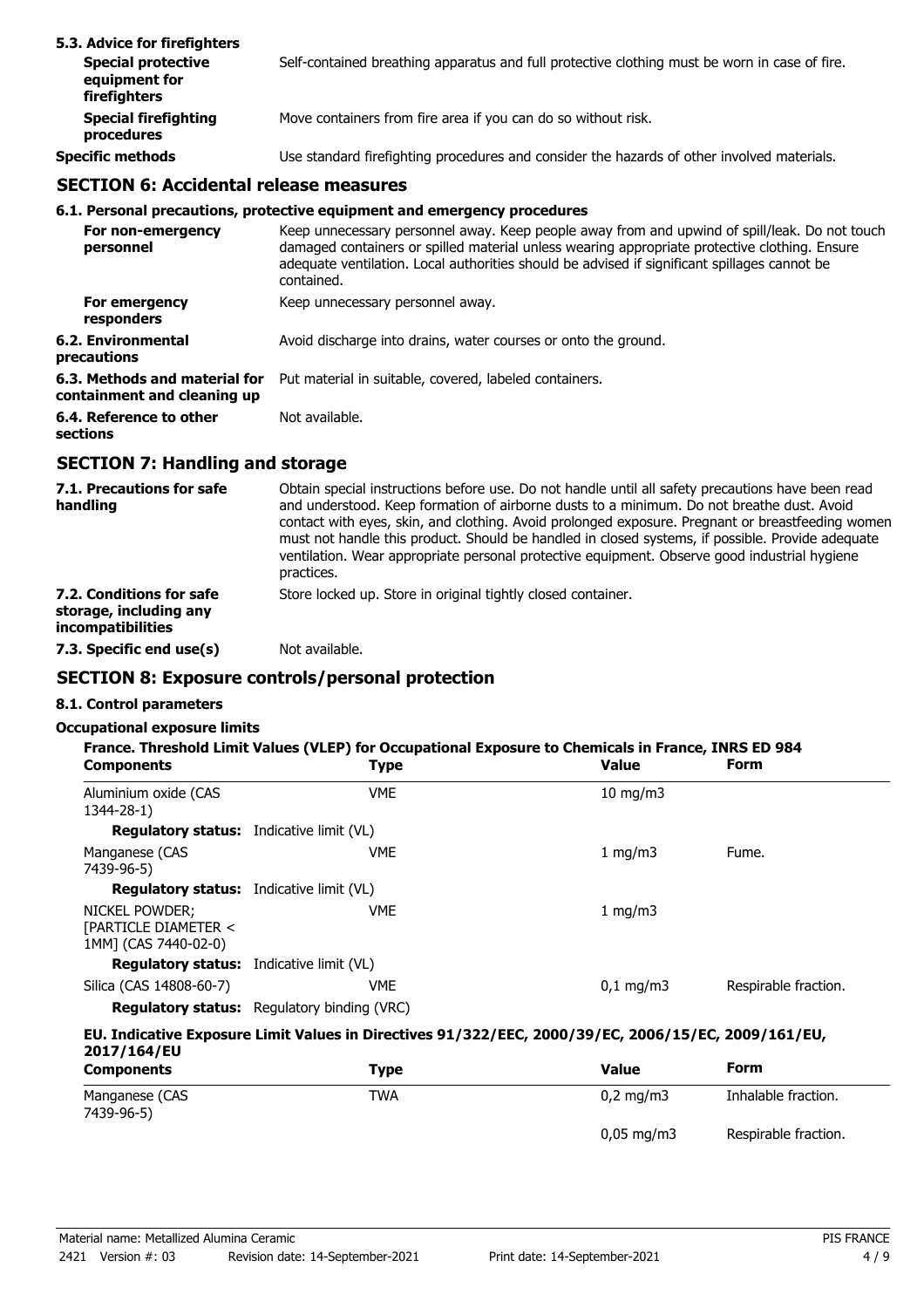| <b>Components</b>                                    | EU. OELs, Directive 2004/37/EC on carcinogen and mutagens from Annex III, Part A<br><b>Type</b>                                                                                                                                                                                                                                                                                                                                                                                                                                                                                                                                                                                                                                                                                                                                                                                                           | <b>Value</b> | Form                            |
|------------------------------------------------------|-----------------------------------------------------------------------------------------------------------------------------------------------------------------------------------------------------------------------------------------------------------------------------------------------------------------------------------------------------------------------------------------------------------------------------------------------------------------------------------------------------------------------------------------------------------------------------------------------------------------------------------------------------------------------------------------------------------------------------------------------------------------------------------------------------------------------------------------------------------------------------------------------------------|--------------|---------------------------------|
| Silica (CAS 14808-60-7)                              | <b>TWA</b>                                                                                                                                                                                                                                                                                                                                                                                                                                                                                                                                                                                                                                                                                                                                                                                                                                                                                                | $0,1$ mg/m3  | Respirable fraction and<br>dust |
| <b>Biological limit values</b>                       | No biological exposure limits noted for the ingredient(s).                                                                                                                                                                                                                                                                                                                                                                                                                                                                                                                                                                                                                                                                                                                                                                                                                                                |              |                                 |
| <b>Recommended monitoring</b><br>procedures          | VENTILATION: Good general ventilation (typically 10 air changes per hour) should be used.<br>Ventilation rates should be matched to conditions. If applicable, use process enclosures, local<br>exhaust ventilation, or other engineering controls to maintain airborne levels below recommended<br>exposure limits. If exposure limits have not been established, maintain airborne levels to an<br>acceptable level.                                                                                                                                                                                                                                                                                                                                                                                                                                                                                    |              |                                 |
|                                                      | Whenever possible, the use of local exhaust ventilation or other engineering controls is the<br>preferred method of controlling exposure to airborne particulate. Where utilized, exhaust inlets to<br>the ventilation system must be positioned as close as possible to the source of airborne generation.<br>Avoid disruption of the airflow in the area of a local exhaust inlet by equipment such as a<br>man-cooling fan. Check ventilation equipment regularly to ensure it is functioning properly. Provide<br>training on the use and operation of ventilation to all users. Use qualified professionals to design<br>and install ventilation systems.<br>Follow standard monitoring procedures.                                                                                                                                                                                                  |              |                                 |
| <b>Derived no effect levels</b><br>(DNELs)           | Not available.                                                                                                                                                                                                                                                                                                                                                                                                                                                                                                                                                                                                                                                                                                                                                                                                                                                                                            |              |                                 |
| <b>Predicted no effect</b><br>concentrations (PNECs) | Not available.                                                                                                                                                                                                                                                                                                                                                                                                                                                                                                                                                                                                                                                                                                                                                                                                                                                                                            |              |                                 |
| <b>Exposure guidelines</b>                           | Occupational exposure to nuisance dust (total and respirable) and respirable crystalline silica should<br>be monitored and controlled.                                                                                                                                                                                                                                                                                                                                                                                                                                                                                                                                                                                                                                                                                                                                                                    |              |                                 |
| 8.2. Exposure controls                               |                                                                                                                                                                                                                                                                                                                                                                                                                                                                                                                                                                                                                                                                                                                                                                                                                                                                                                           |              |                                 |
| <b>Appropriate engineering</b><br>controls           | Good general ventilation (typically 10 air changes per hour) should be used. Ventilation rates should<br>be matched to conditions. If applicable, use process enclosures, local exhaust ventilation, or other<br>engineering controls to maintain airborne levels below recommended exposure limits. If exposure<br>limits have not been established, maintain airborne levels to an acceptable level.                                                                                                                                                                                                                                                                                                                                                                                                                                                                                                    |              |                                 |
|                                                      | Individual protection measures, such as personal protective equipment                                                                                                                                                                                                                                                                                                                                                                                                                                                                                                                                                                                                                                                                                                                                                                                                                                     |              |                                 |
| <b>General information</b>                           | Use personal protective equipment as required. Personal protection equipment should be chosen<br>according to the CEN standards and in discussion with the supplier of the personal protective<br>equipment.                                                                                                                                                                                                                                                                                                                                                                                                                                                                                                                                                                                                                                                                                              |              |                                 |
| <b>Eye/face protection</b>                           | If contact is likely, safety glasses with side shields are recommended. Wear approved safety<br>glasses, goggles, face shield and/or welder's helmet when risk of eye injury is present, particularly<br>during operations that generate dust, mist or fume.                                                                                                                                                                                                                                                                                                                                                                                                                                                                                                                                                                                                                                              |              |                                 |
| <b>Skin protection</b>                               |                                                                                                                                                                                                                                                                                                                                                                                                                                                                                                                                                                                                                                                                                                                                                                                                                                                                                                           |              |                                 |
| - Hand protection                                    | Wear appropriate chemical resistant gloves. Wear gloves to prevent contact with particulate or<br>solutions. Wear gloves to prevent metal cuts and skin abrasions during handling.                                                                                                                                                                                                                                                                                                                                                                                                                                                                                                                                                                                                                                                                                                                        |              |                                 |
| - Other                                              | Wear appropriate chemical resistant clothing. Use of an impervious apron is recommended.<br>Protective overgarments or work clothing must be worn by persons who may become contaminated<br>with particulate during activities.                                                                                                                                                                                                                                                                                                                                                                                                                                                                                                                                                                                                                                                                           |              |                                 |
| <b>Respiratory protection</b>                        | Use a particulate filter respirator for particulate concentrations exceeding the Occupational<br>Exposure Limit. When airborne exposures exceed or have the potential to exceed the occupational<br>exposure limits, approved respirators must be used as specified by an Industrial Hygienist or other<br>qualified professional. Respirator users must be medically evaluated to determine if they are<br>physically capable of wearing a respirator. Quantitative and/or qualitative fit testing and respirator<br>training must be satisfactorily completed by all personnel prior to respirator use. Users of tight<br>fitting respirators must be clean shaven on those areas of the face where the respirator seal<br>contacts the face. Use pressure-demand airline respirators when performing jobs with high<br>potential exposures such as changing filters in a baghouse air cleaning device. |              |                                 |
| <b>Thermal hazards</b>                               | Not applicable.                                                                                                                                                                                                                                                                                                                                                                                                                                                                                                                                                                                                                                                                                                                                                                                                                                                                                           |              |                                 |
| <b>Hygiene measures</b>                              | Observe any medical surveillance requirements. Contaminated work clothing should not be allowed<br>out of the workplace.                                                                                                                                                                                                                                                                                                                                                                                                                                                                                                                                                                                                                                                                                                                                                                                  |              |                                 |
| <b>Environmental exposure</b><br>controls            | Environmental manager must be informed of all major releases.                                                                                                                                                                                                                                                                                                                                                                                                                                                                                                                                                                                                                                                                                                                                                                                                                                             |              |                                 |

# **SECTION 9: Physical and chemical properties**

# **9.1. Information on basic physical and chemical properties Appearance**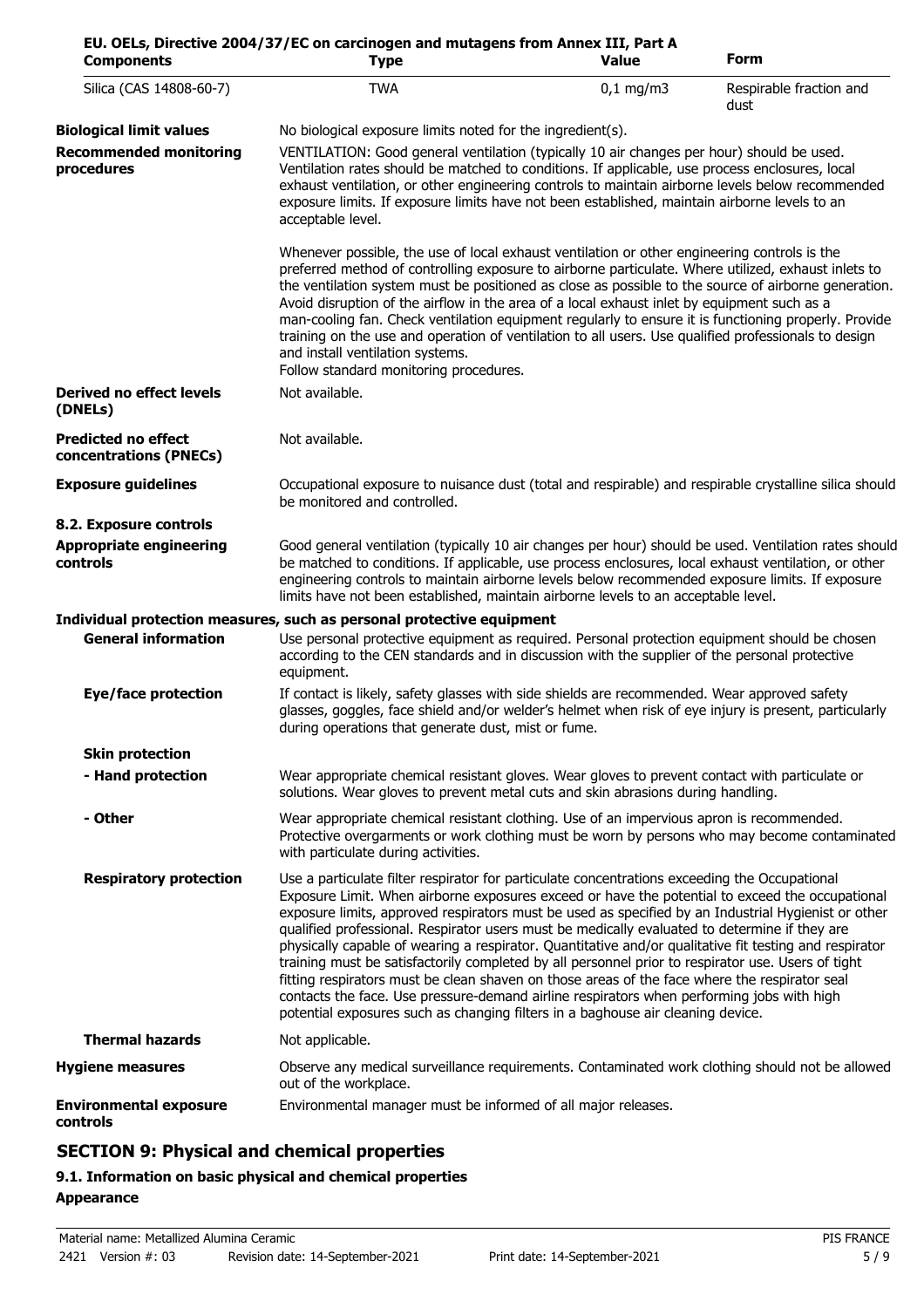| <b>Physical state</b>                                | Solid.                                        |
|------------------------------------------------------|-----------------------------------------------|
| Form                                                 | Solid. Various shapes.                        |
| Colour                                               | White. Off-white. Grey. Gold.                 |
| <b>Odour</b>                                         | None.                                         |
| <b>Odour threshold</b>                               | Not applicable.                               |
| рH                                                   | Not applicable.                               |
| <b>Melting point/freezing point</b>                  | 2050 °C (3722 °F) estimated / Not applicable. |
| <b>Initial boiling point and</b><br>boiling range    | Not applicable.                               |
| <b>Flash point</b>                                   | Not applicable.                               |
| <b>Evaporation rate</b>                              | Not applicable.                               |
| <b>Flammability (solid, gas)</b>                     | Not applicable.                               |
| <b>Upper/lower flammability or explosive limits</b>  |                                               |
| <b>Flammability limit - lower</b><br>(9/6)           | Not applicable.                               |
| <b>Flammability limit - lower</b><br>(%) temperature | Not applicable.                               |
| <b>Flammability limit -</b><br>upper $(\% )$         | Not applicable.                               |
| <b>Flammability limit -</b><br>upper (%) temperature | Not applicable.                               |
| <b>Vapour pressure</b>                               | Not applicable.                               |
| <b>Vapour density</b>                                | Not applicable.                               |
| <b>Relative density</b>                              | Not applicable.                               |
| Solubility(ies)                                      |                                               |
| Solubility (water)                                   | Insoluble.                                    |
| <b>Partition coefficient</b><br>(n-octanol/water)    | Not applicable.                               |
| <b>Auto-ignition temperature</b>                     | Not applicable.                               |
| <b>Decomposition temperature</b>                     | Not applicable.                               |
| <b>Viscosity</b>                                     | Not applicable.                               |
| <b>Explosive properties</b>                          | Not explosive.                                |
| <b>Oxidising properties</b>                          | Not oxidising.                                |
| 9.2. Other information                               |                                               |
| <b>Density</b>                                       | 3,95 g/cm <sup>3</sup> estimated              |
| <b>Flammability</b>                                  | Not applicable.                               |

# **SECTION 10: Stability and reactivity**

| 10.1. Reactivity                            | The product is stable and non-reactive under normal conditions of use, storage and transport |
|---------------------------------------------|----------------------------------------------------------------------------------------------|
| 10.2. Chemical stability                    | Material is stable under normal conditions.                                                  |
| 10.3. Possibility of hazardous<br>reactions | No dangerous reaction known under conditions of normal use.                                  |
| 10.4. Conditions to avoid                   | Contact with incompatible materials.                                                         |
| 10.5. Incompatible materials                | Strong acids. Strong oxidising agents.                                                       |
| 10.6. Hazardous<br>decomposition products   | No hazardous decomposition products are known.                                               |

# **SECTION 11: Toxicological information**

| <b>General information</b>                      | Occupational exposure to the substance or mixture may cause adverse effects.                                           |
|-------------------------------------------------|------------------------------------------------------------------------------------------------------------------------|
| <b>Information on likely routes of exposure</b> |                                                                                                                        |
| <b>Inhalation</b>                               | Prolonged inhalation may be harmful.                                                                                   |
| <b>Skin contact</b>                             | May cause an allergic skin reaction.                                                                                   |
| Eye contact                                     | Direct contact with eyes may cause temporary irritation.                                                               |
| <b>Ingestion</b>                                | May cause discomfort if swallowed. However, ingestion is not likely to be a primary route of<br>occupational exposure. |
| Symptoms                                        | May cause an allergic skin reaction. Dermatitis. Rash.                                                                 |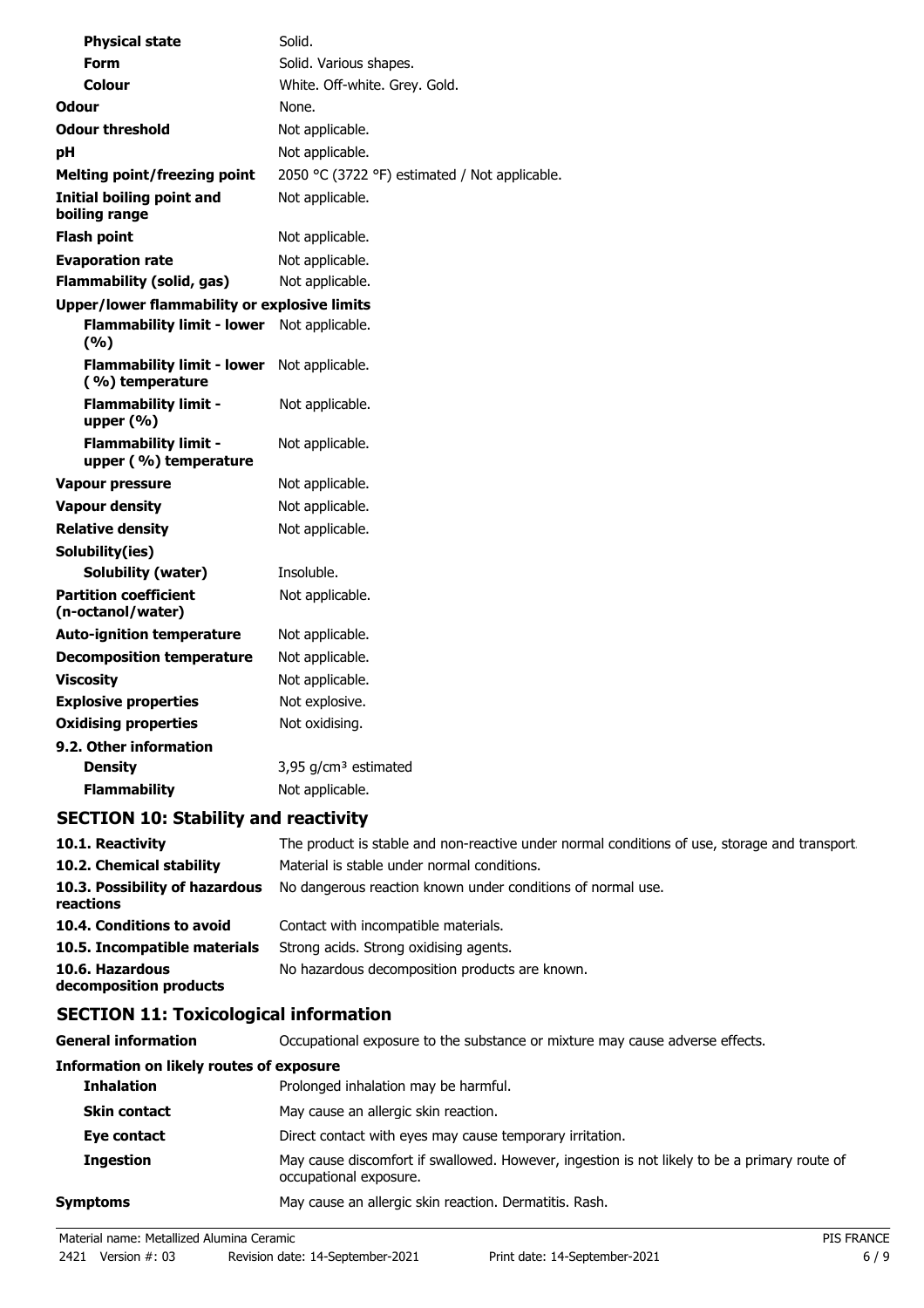### **11.1. Information on toxicological effects**

| <b>Acute toxicity</b>                                                                  | Not known.                                                                                                                                                                                                                                                                                                                                                                                                                                                                                                                                                                                                                                                                                                                                                                                                                                                                                                                                                                                                                                                                                                                                                                                                                                                                                                                                                                                                                                                                                                                                                                                         |
|----------------------------------------------------------------------------------------|----------------------------------------------------------------------------------------------------------------------------------------------------------------------------------------------------------------------------------------------------------------------------------------------------------------------------------------------------------------------------------------------------------------------------------------------------------------------------------------------------------------------------------------------------------------------------------------------------------------------------------------------------------------------------------------------------------------------------------------------------------------------------------------------------------------------------------------------------------------------------------------------------------------------------------------------------------------------------------------------------------------------------------------------------------------------------------------------------------------------------------------------------------------------------------------------------------------------------------------------------------------------------------------------------------------------------------------------------------------------------------------------------------------------------------------------------------------------------------------------------------------------------------------------------------------------------------------------------|
| <b>Skin corrosion/irritation</b>                                                       | Due to partial or complete lack of data the classification is not possible.                                                                                                                                                                                                                                                                                                                                                                                                                                                                                                                                                                                                                                                                                                                                                                                                                                                                                                                                                                                                                                                                                                                                                                                                                                                                                                                                                                                                                                                                                                                        |
| Serious eye damage/eye<br><i>irritation</i>                                            | Direct contact with eyes may cause temporary irritation.                                                                                                                                                                                                                                                                                                                                                                                                                                                                                                                                                                                                                                                                                                                                                                                                                                                                                                                                                                                                                                                                                                                                                                                                                                                                                                                                                                                                                                                                                                                                           |
| <b>Respiratory sensitisation</b>                                                       | May cause allergy or asthma symptoms or breathing difficulties if inhaled.                                                                                                                                                                                                                                                                                                                                                                                                                                                                                                                                                                                                                                                                                                                                                                                                                                                                                                                                                                                                                                                                                                                                                                                                                                                                                                                                                                                                                                                                                                                         |
| <b>Skin sensitisation</b>                                                              | May cause an allergic skin reaction.                                                                                                                                                                                                                                                                                                                                                                                                                                                                                                                                                                                                                                                                                                                                                                                                                                                                                                                                                                                                                                                                                                                                                                                                                                                                                                                                                                                                                                                                                                                                                               |
| <b>Germ cell mutagenicity</b>                                                          | Due to partial or complete lack of data the classification is not possible.                                                                                                                                                                                                                                                                                                                                                                                                                                                                                                                                                                                                                                                                                                                                                                                                                                                                                                                                                                                                                                                                                                                                                                                                                                                                                                                                                                                                                                                                                                                        |
| Carcinogenicity                                                                        | In 1997, IARC (the International Agency for Research on Cancer) concluded that crystalline silica<br>inhaled from occupational sources can cause lung cancer in humans. However in making the<br>overall evaluation, IARC noted that "carcinogenicity was not detected in all industrial circumstances<br>studied. Carcinogenicity may be dependent on inherent characteristics of the crystalline silica or on<br>external factors affecting its biological activity or distribution of its polymorphs." (IARC<br>Monographs on the evaluation of the carcinogenic risks of chemicals to humans, Silica, silicates<br>dust and organic fibres, 1997, Vol. 68, IARC, Lyon, France.) In June 2003, SCOEL (the EU<br>Scientific Committee on Occupational Exposure Limits) concluded that the main effect in humans<br>of the inhalation of respirable crystalline silica dust is silicosis. "There is sufficient information to<br>conclude that the relative risk of lung cancer is increased in persons with silicosis (and, apparently,<br>not in employees without silicosis exposed to silica dust in quarries and in the ceramic industry).<br>Therefore, preventing the onset of silicosis will also reduce the cancer risk" (SCOEL SUM Doc<br>94-final, June 2003) According to the current state of the art, worker protection against silicosis<br>can be consistently assured by respecting the existing regulatory occupational exposure limits. May<br>cause cancer. Occupational exposure to respirable dust and respirable crystalline silica should be<br>monitored and controlled. |
|                                                                                        | <b>IARC Monographs. Overall Evaluation of Carcinogenicity</b>                                                                                                                                                                                                                                                                                                                                                                                                                                                                                                                                                                                                                                                                                                                                                                                                                                                                                                                                                                                                                                                                                                                                                                                                                                                                                                                                                                                                                                                                                                                                      |
| NICKEL POWDER; [PARTICLE DIAMETER < 1MM]<br>(CAS 7440-02-0)<br>Silica (CAS 14808-60-7) | 2B Possibly carcinogenic to humans.<br>1 Carcinogenic to humans.                                                                                                                                                                                                                                                                                                                                                                                                                                                                                                                                                                                                                                                                                                                                                                                                                                                                                                                                                                                                                                                                                                                                                                                                                                                                                                                                                                                                                                                                                                                                   |
| <b>Reproductive toxicity</b>                                                           | Suspected of damaging fertility or the unborn child.                                                                                                                                                                                                                                                                                                                                                                                                                                                                                                                                                                                                                                                                                                                                                                                                                                                                                                                                                                                                                                                                                                                                                                                                                                                                                                                                                                                                                                                                                                                                               |
| Specific target organ toxicity<br>- single exposure                                    | Not classified.                                                                                                                                                                                                                                                                                                                                                                                                                                                                                                                                                                                                                                                                                                                                                                                                                                                                                                                                                                                                                                                                                                                                                                                                                                                                                                                                                                                                                                                                                                                                                                                    |
| Specific target organ toxicity<br>- repeated exposure                                  | May cause damage to organs through prolonged or repeated exposure.                                                                                                                                                                                                                                                                                                                                                                                                                                                                                                                                                                                                                                                                                                                                                                                                                                                                                                                                                                                                                                                                                                                                                                                                                                                                                                                                                                                                                                                                                                                                 |
|                                                                                        |                                                                                                                                                                                                                                                                                                                                                                                                                                                                                                                                                                                                                                                                                                                                                                                                                                                                                                                                                                                                                                                                                                                                                                                                                                                                                                                                                                                                                                                                                                                                                                                                    |

| <b>Aspiration hazard</b>                | Not an aspiration hazard. |
|-----------------------------------------|---------------------------|
| Mixture versus substance<br>information | No information available. |
| <b>Other information</b>                | Not available.            |

# **SECTION 12: Ecological information**

**12.1. Toxicity** Based on available data, the classification criteria are not met for hazardous to the aquatic environment.

| <b>Product</b>                                            |                    | <b>Species</b>                                                               | <b>Test Results</b>               |
|-----------------------------------------------------------|--------------------|------------------------------------------------------------------------------|-----------------------------------|
| Metallized Alumina Ceramic                                |                    |                                                                              |                                   |
| Aquatic                                                   |                    |                                                                              |                                   |
| Crustacea                                                 | EC50               | Daphnia                                                                      | 2000 mg/l, 48 hours estimated     |
| <b>Fish</b>                                               | <b>LC50</b>        | Fish                                                                         | 897,9192 mg/l, 96 hours estimated |
| <b>Components</b>                                         |                    | <b>Species</b>                                                               | <b>Test Results</b>               |
| NICKEL POWDER; [PARTICLE DIAMETER < 1MM] (CAS 7440-02-0)  |                    |                                                                              |                                   |
| <b>Aquatic</b>                                            |                    |                                                                              |                                   |
| Acute                                                     |                    |                                                                              |                                   |
| <b>Fish</b>                                               | <b>LC50</b>        | Rainbow trout, donaldson trout<br>(Oncorhynchus mykiss)                      | $0,06$ mg/l, 4 days               |
|                                                           |                    | * Estimates for product may be based on additional component data not shown. |                                   |
| 12.2. Persistence and<br>degradability                    |                    | No data is available on the degradability of this product.                   |                                   |
| 12.3. Bioaccumulative<br>potential                        | No data available. |                                                                              |                                   |
| <b>Partition coefficient</b><br>n-octanol/water (log Kow) | Not available.     |                                                                              |                                   |
| Material name: Metallized Alumina Ceramic                 |                    |                                                                              | <b>PIS FRANCE</b>                 |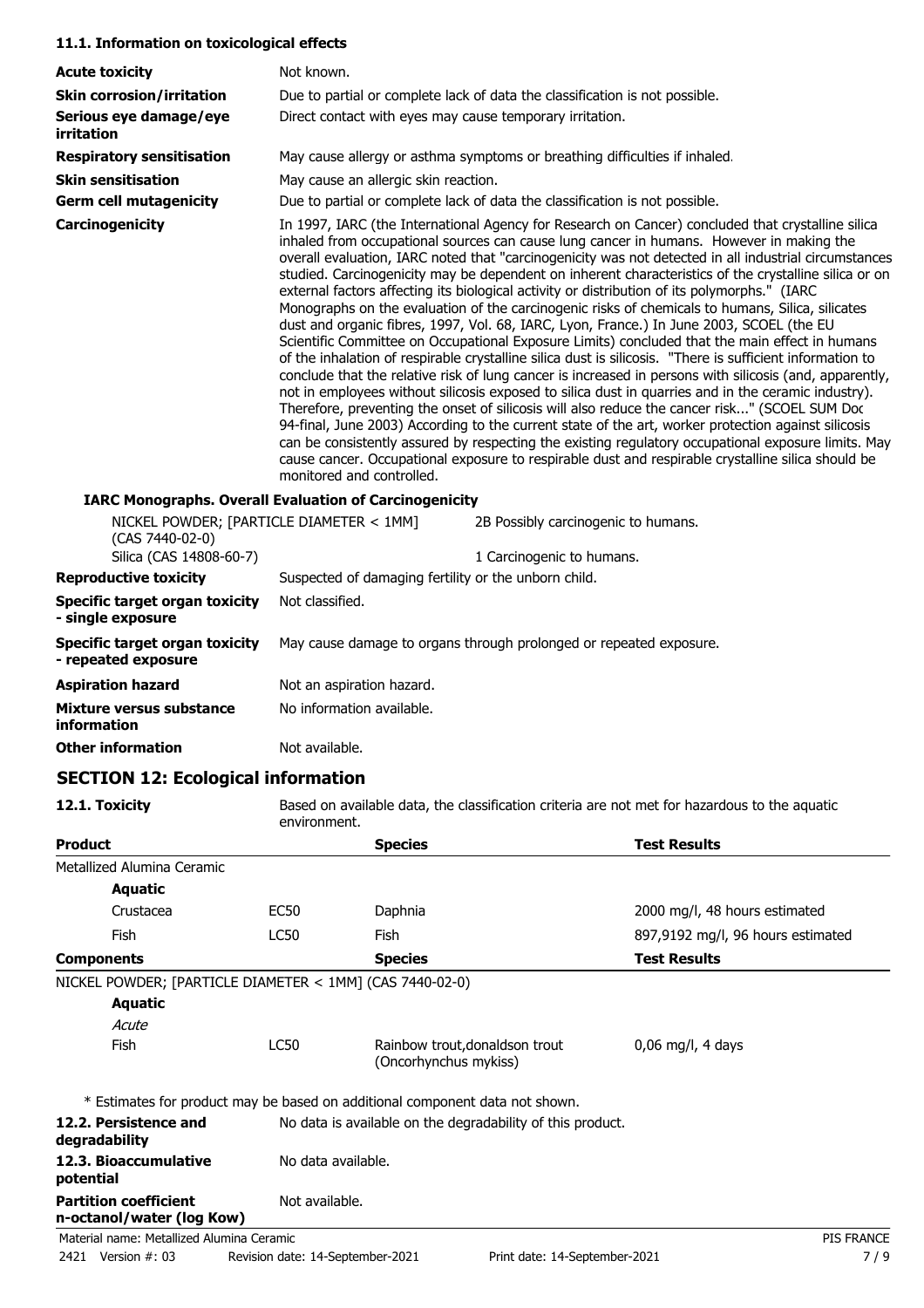| <b>Bioconcentration factor (BCF)</b> Not available. |                                                                                                                                                                                            |
|-----------------------------------------------------|--------------------------------------------------------------------------------------------------------------------------------------------------------------------------------------------|
| 12.4. Mobility in soil                              | No data available.                                                                                                                                                                         |
| 12.5. Results of PBT and<br>vPvB assessment         | Not a PBT or vPvB substance or mixture.                                                                                                                                                    |
| 12.6. Other adverse effects                         | No other adverse environmental effects (e.g. ozone depletion, photochemical ozone creation<br>potential, endocrine disruption, global warming potential) are expected from this component. |

# **SECTION 13: Disposal considerations**

### **13.1. Waste treatment methods**

| <b>Residual waste</b>                  | Dispose of in accordance with local regulations. Empty containers or liners may retain some product<br>residues. This material and its container must be disposed of in a safe manner (see: Disposal<br>instructions). |
|----------------------------------------|------------------------------------------------------------------------------------------------------------------------------------------------------------------------------------------------------------------------|
| <b>Contaminated packaging</b>          | Since emptied containers may retain product residue, follow label warnings even after container is<br>emptied. Empty containers should be taken to an approved waste handling site for recycling or<br>disposal.       |
| EU waste code                          | The Waste code should be assigned in discussion between the user, the producer and the waste<br>disposal company.                                                                                                      |
| <b>Disposal</b><br>methods/information | Collect and reclaim or dispose in sealed containers at licensed waste disposal site. Dispose of<br>contents/container in accordance with local/regional/national/international regulations.                            |
| <b>Special precautions</b>             | Dispose in accordance with all applicable regulations.                                                                                                                                                                 |

# **SECTION 14: Transport information**

### **ADR**

14.1. - 14.6.: Not regulated as dangerous goods.

**RID**

14.1. - 14.6.: Not regulated as dangerous goods.

### **ADN**

14.1. - 14.6.: Not regulated as dangerous goods.

# **IATA**

14.1. - 14.6.: Not regulated as dangerous goods.

### **IMDG**

14.1. - 14.6.: Not regulated as dangerous goods.

# **SECTION 15: Regulatory information**

**15.1. Safety, health and environmental regulations/legislation specific for the substance or mixture**

### **EU regulations**

**Regulation (EC) No. 1005/2009 on substances that deplete the ozone layer, Annex I and II, as amended** Not listed.

**Regulation (EU) 2019/1021 On persistent organic pollutants (recast), as amended**

Not listed.

**Regulation (EU) No. 649/2012 concerning the export and import of dangerous chemicals, Annex I, Part 1 as amended**

Not listed.

**Regulation (EU) No. 649/2012 concerning the export and import of dangerous chemicals, Annex I, Part 2 as amended**

Not listed.

**Regulation (EU) No. 649/2012 concerning the export and import of dangerous chemicals, Annex I, Part 3 as amended**

Not listed.

**Regulation (EU) No. 649/2012 concerning the export and import of dangerous chemicals, Annex V as amended** Not listed.

**Regulation (EC) No. 166/2006 Annex II Pollutant Release and Transfer Registry, as amended**

Aluminium oxide (CAS 1344-28-1)

NICKEL POWDER; [PARTICLE DIAMETER < 1MM] (CAS 7440-02-0)

### **Regulation (EC) No. 1907/2006, REACH Article 59(10) Candidate List as currently published by ECHA** Not listed.

# **Authorisations**

**Regulation (EC) No. 1907/2006, REACH Annex XIV Substances subject to authorization, as amended** Not listed.

### **Restrictions on use**